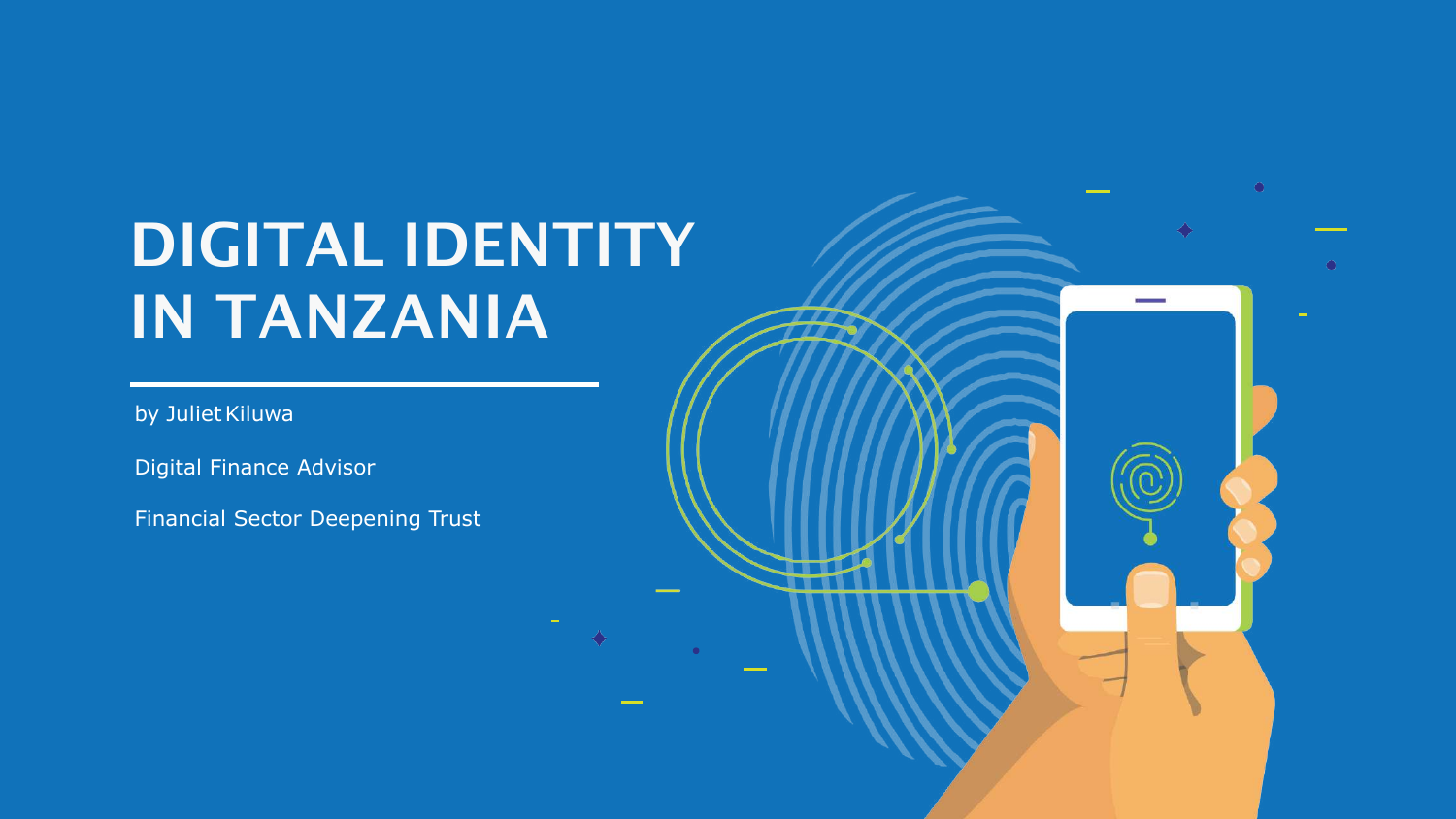### **FINANCIAL SECTOR DEEPENING TRUST (FSDT)**

FSDT is a financial inclusion program. We are **market facilitators** that partners and collaborates with different players in the financial sector to expand the landscape of financial inclusion in Tanzania.

**Goal to achieve sustainable improvements in the lives of poor people through reduced vulnerability to shocks, income generation and employment creation.** 

**Purpose to achieve improved capacity and sustainability of the financial sector to meet the needs of MSMEs and poor men and women and to contribute to economic growth.**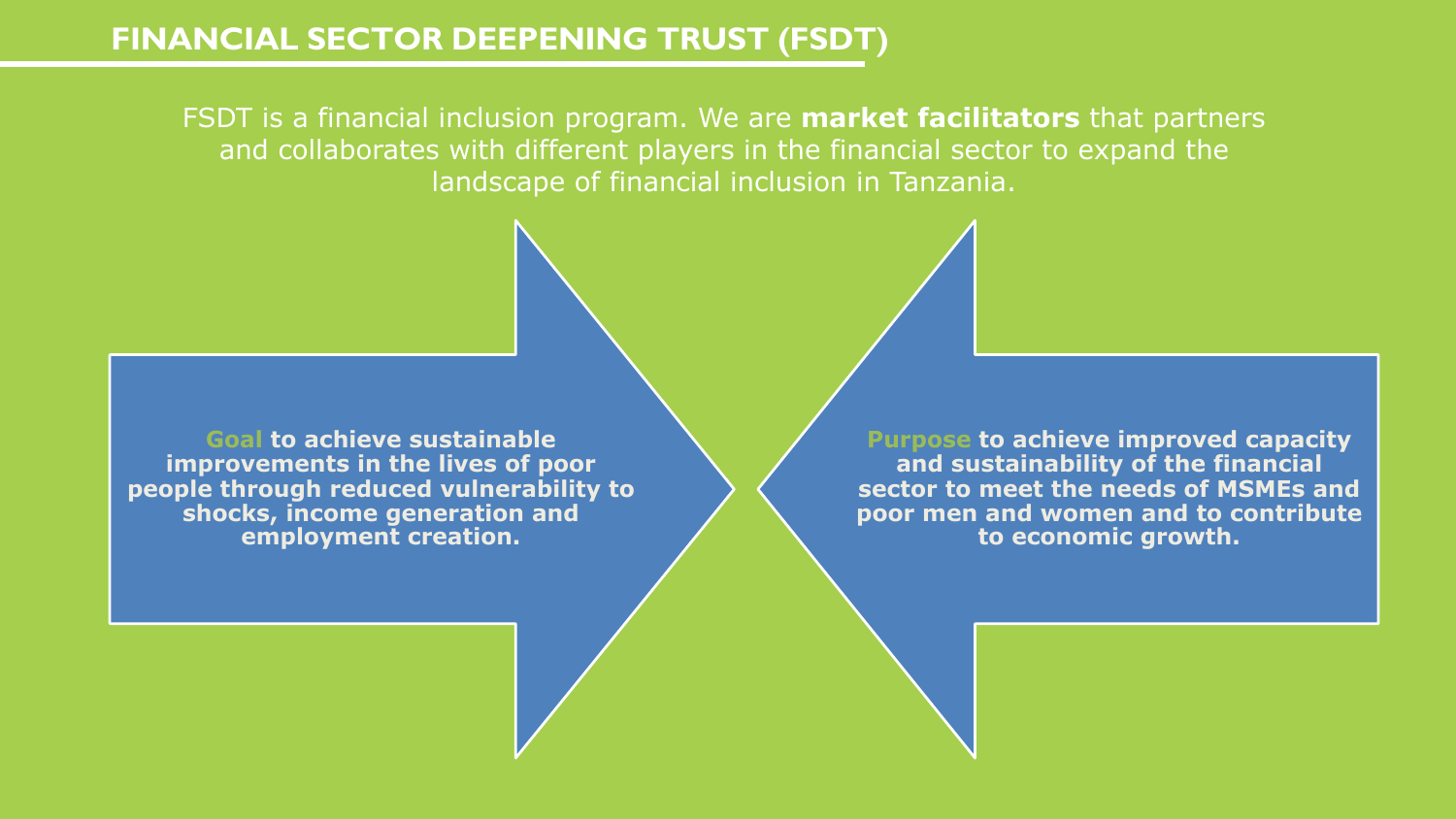## **IDENTIFICATION IN TANZANIA**

- Tanzania has more than one recognized identification document.
- In Tanzania the National Identification Authority (NIDA) is the agency that has been mandated by law to register all adults for a National ID
- The project for National ID card (NID) registration started in 2013 with mass registration currently ongoing in all regions in Tanzania
- Due to challenges faced in NID card distribution the focus was then altered to increase drive of distribution and usage of the National ID Number (NIN) and biometrics which would be less costly and more efficient

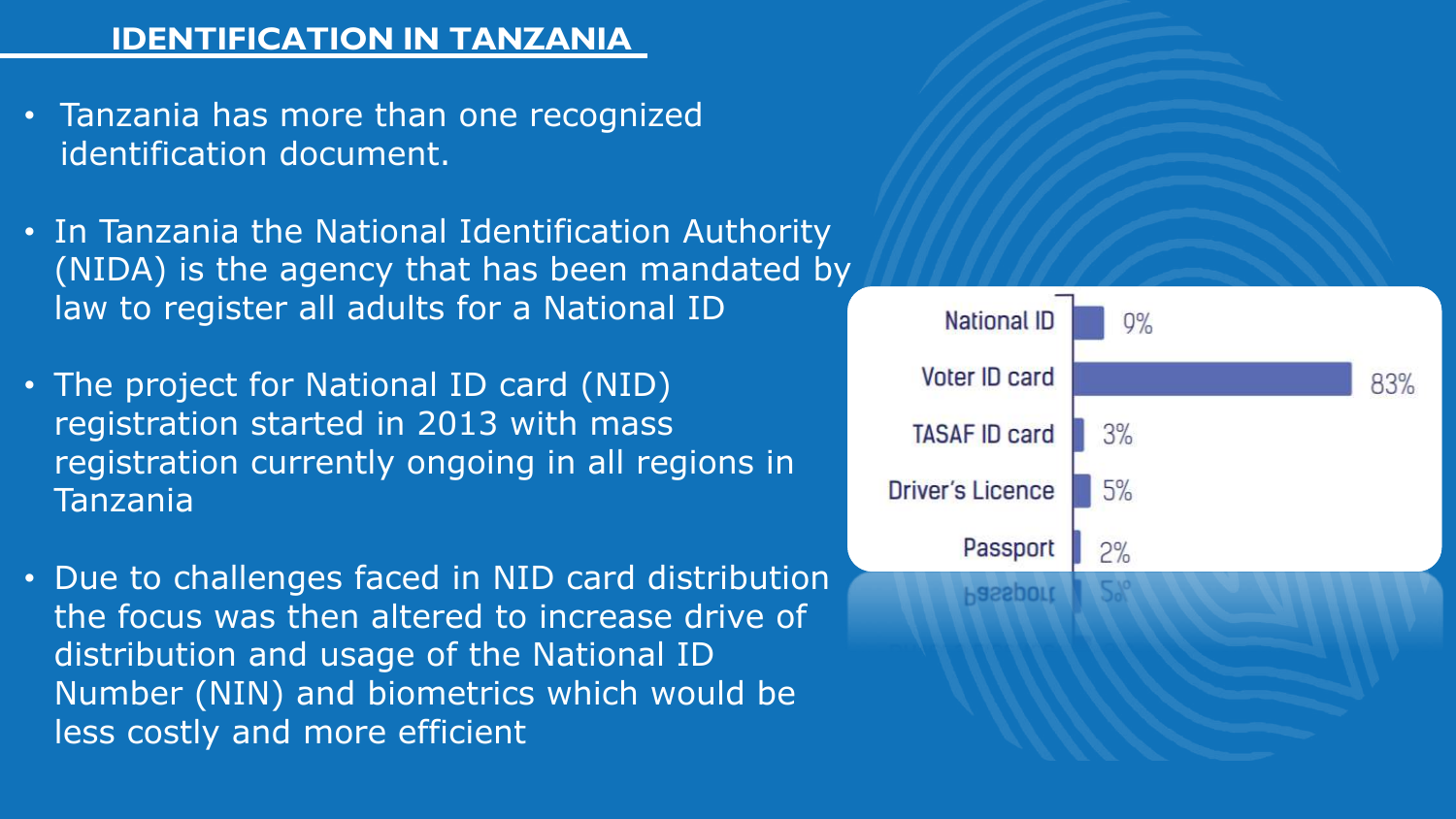## **CHALLENGES**

- Verification challenges due to lack of unique unified ID that contribute to high onboarding costs
- Lack of strong public awareness on the National ID and it's importance
- The marginalized sections of the society like women, youth and the elderly are more affected by this.



§Duplication and administrative overheads continuously occur.

§Struggle to deliver vital services to

people



§Customers cannot be reliably and easily verified without requiringa physical ID.

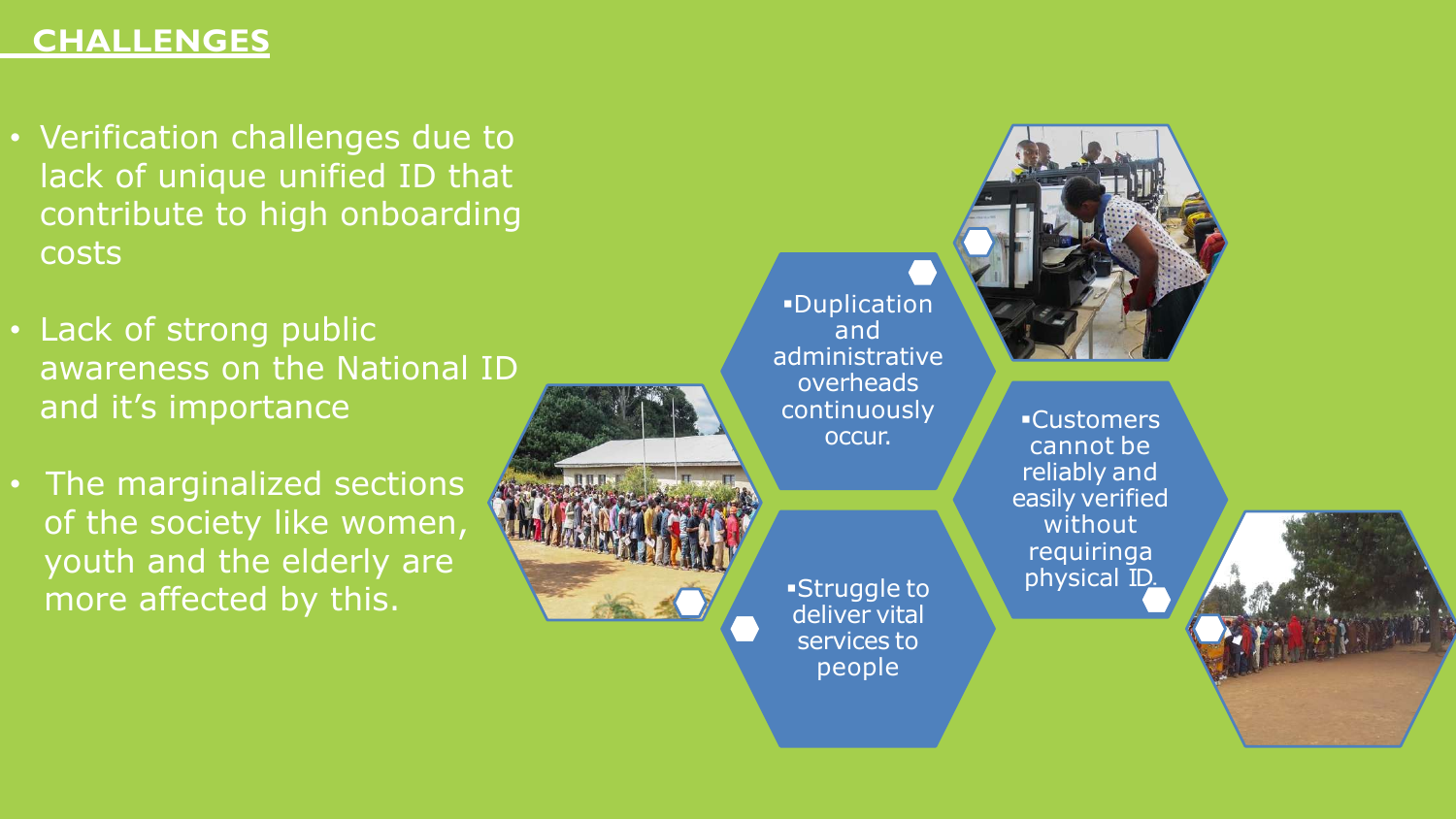## **DRIVING USE CASES FOR ID**

- **Full national ID roll out**
- **Centralized IDsystem**

Government has been onboard on bringing a robust ID system in the country.

The Telecommunication regulator Authority (TCRA) have announced a SIM registration target:

All telecommunication subscribers to register their Mobile SIM cards with a National ID using biometric authentication. Total Telecommunication subscribers with a Mobile number are over 40 million

To get a Tanzanian passport, applicants must have a National ID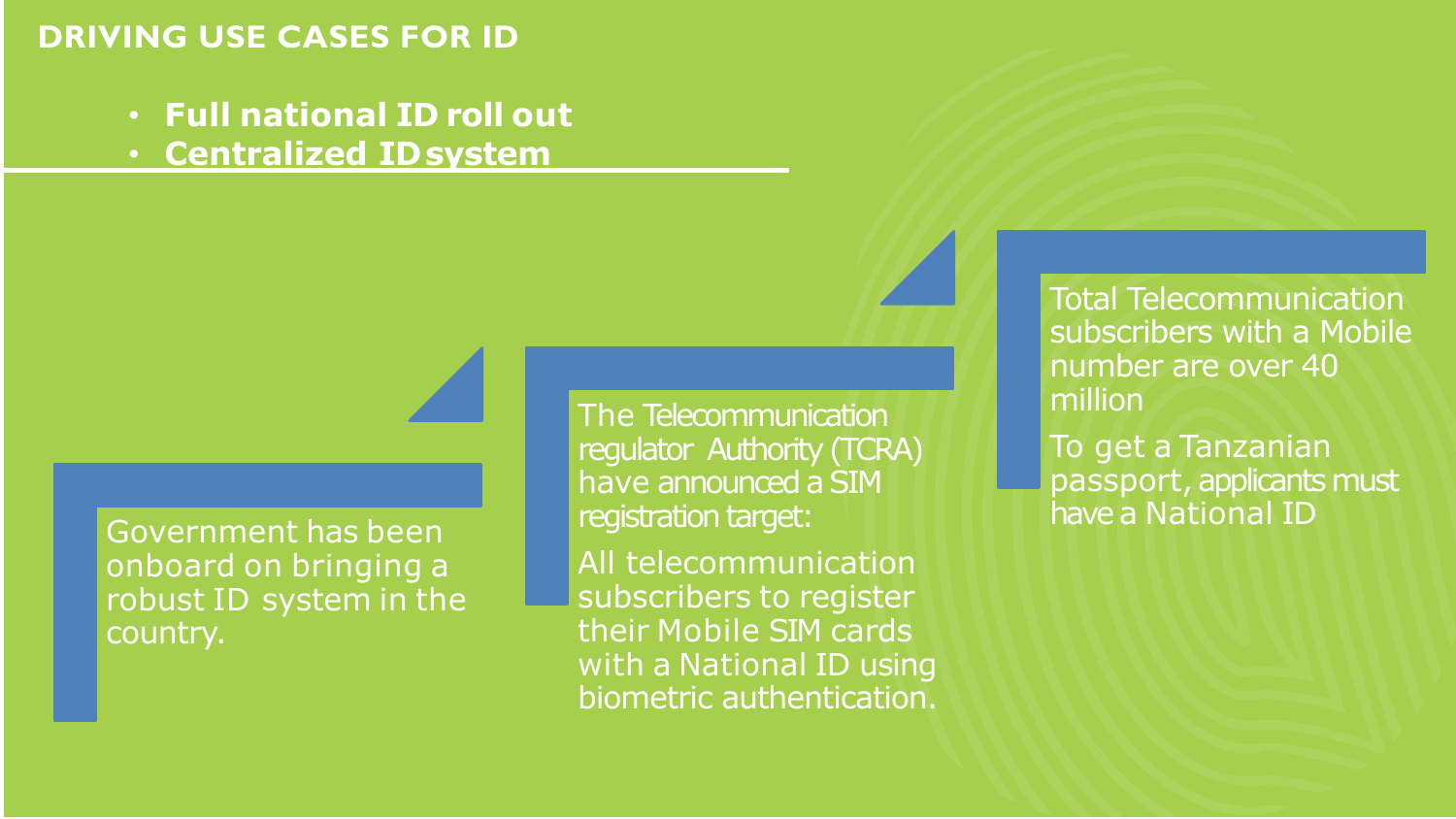## **FSDTs VISION OF ACHIEVING A ROBUST ID ECOSYSTEM**

•Ensure Tanzania NID KYC system is online and rolled out to all adults

- •Implement use cases that drive ID enrollment and financial inclusion through public and private service delivery
- •We believe the different use cases will help the adoption and usage of the National ID and drive accessibility of formal financial services.

•Supporting these different use cases will act as a demonstration effect, pushing ID for development and ID for efficiency of Government and public and private sector.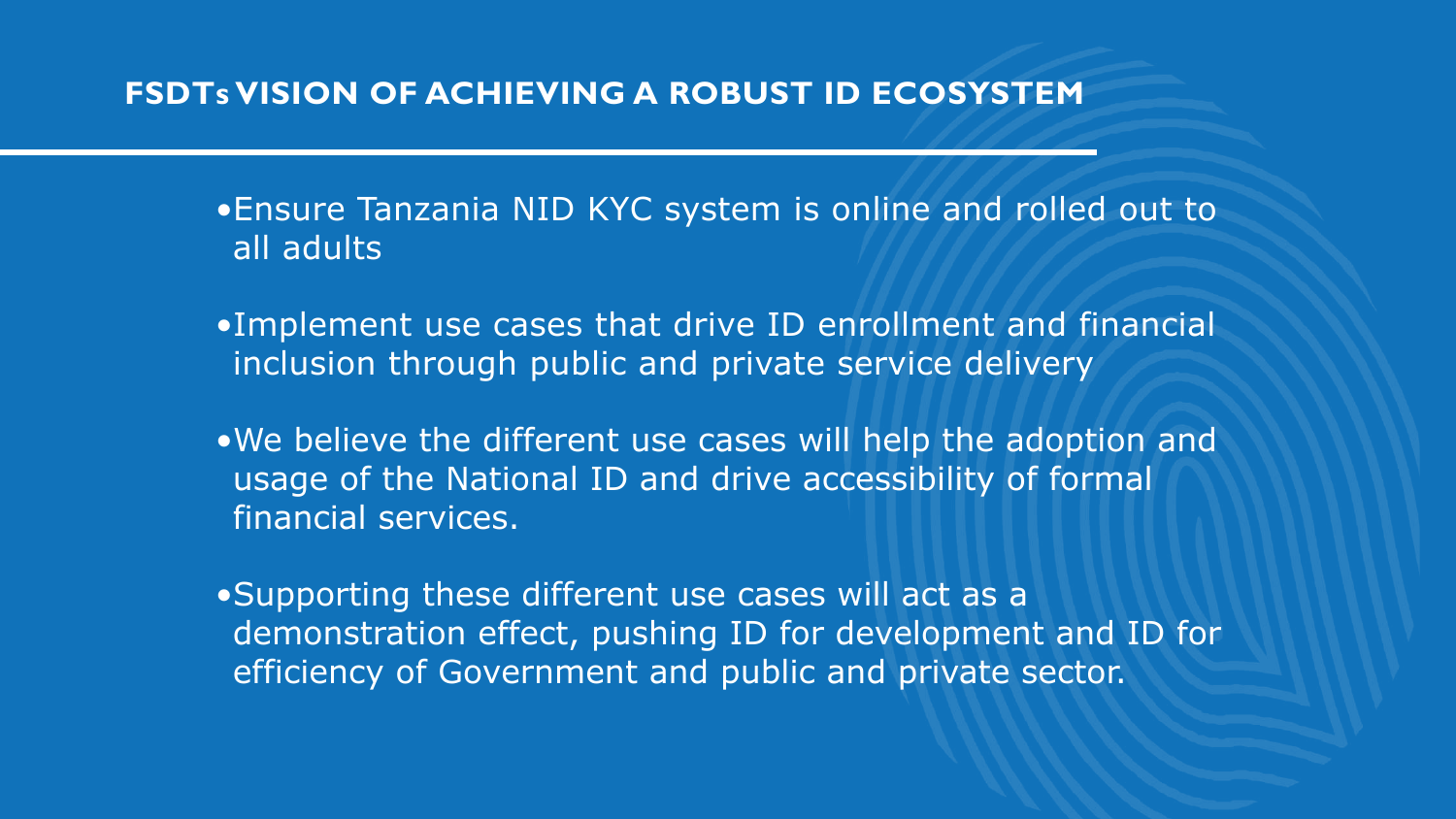## **POTENTIAL USE CASES IN TANZANIA**



#### **TASAF Assistance (cash transfers)**

TASAF is working on an electronic verification system that will allow for online Biometric verification and Digital payment using existing wallets. This system calls for a robust KYC system, this initiative will add more than 2 million individuals identified and using their Identity for this.

#### **Insurance**

TIRA, the insurance regulator has made strides with the introduction of the use of technology to increase efficiencies with the industry. More recently, TIRA is working on the introduction of a solution to aid with the reporting and oversight. This is a national ID use case as a new data input field will be integrated as part of the mandatory quarterly reporting by the industry to TIRA.

## USE CASES

#### **National Health Insurance Fund**

A key requirement in many healthcare situations is the ability to reliably identify patients. Integration with NIN will allow them to do just that; enabling patients, practitioners and providers to prove who they are much more quickly, securely and conveniently

#### **MNOs SIM card registration**

Tanzania Communications Regulatory Authority (TCRA) has mandated that all MNOs will issue SIM card activation, issuance and authentication of their customers using only NID and biometrics.



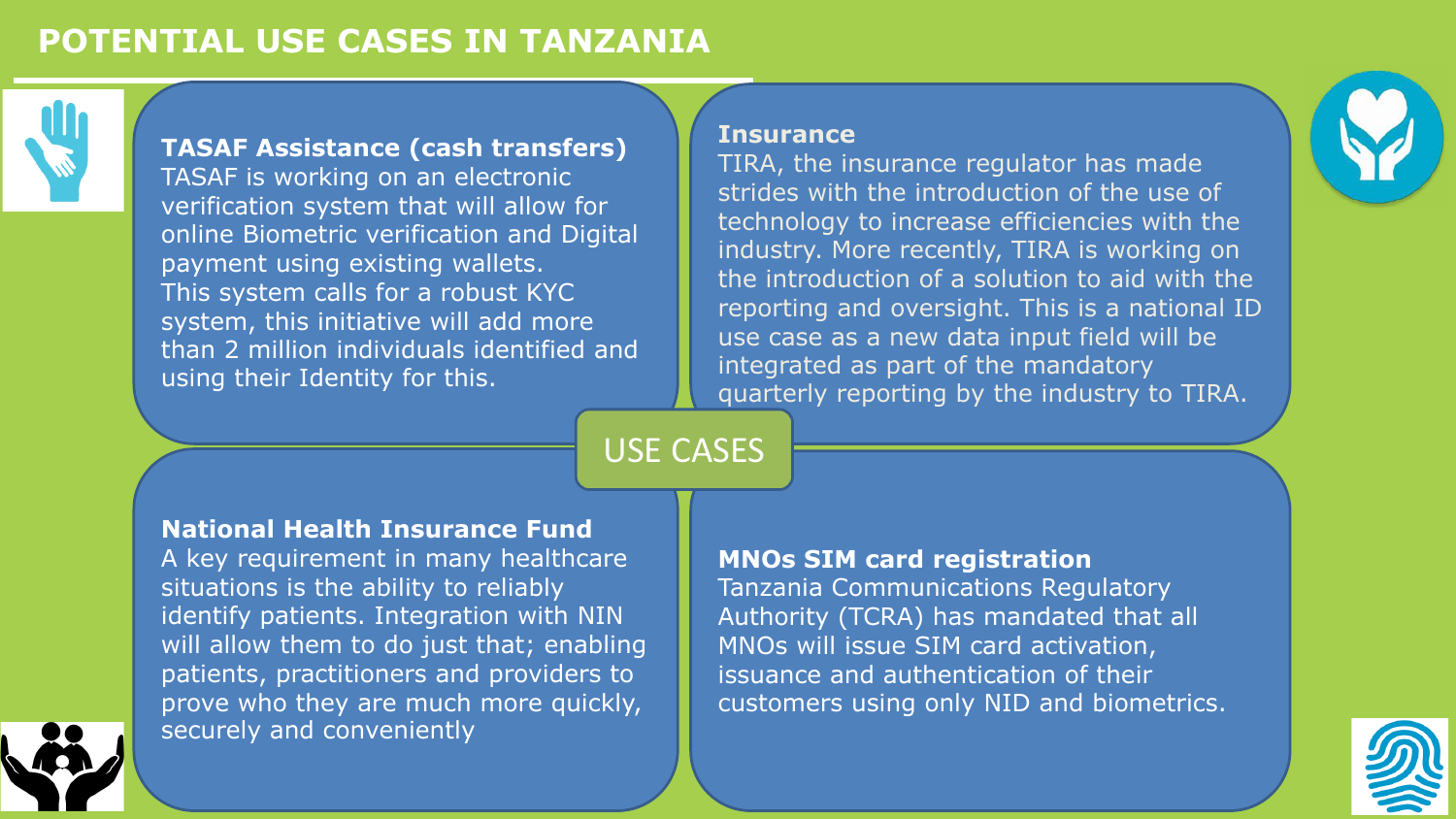## **FOCUS ON USE CASES FACILITATED BY FSDT**

- $\Box$  A school management system was launched in May 2018
- $\Box$  The system currently has 6 schools enrolled from 4 regions in Tanzania with about 3500 student records uploaded
- $\square$  Enrollment includes manual gathering of information about guardians and students.
- $\Box$  The vision is to have direct integration to the National ID authority for instant verification of guardians and teachers.
- $\Box$  Integration with a Microfinance institution to provide loans to teachers and parents utilizing the NID that will be integrated into the system.
- $\Box$  The project is still undergoing iterations phases with feedback and comments from users

#### **SCHOOL MANAGEMENT SYTEM – NEXUS GOVERNMENT BIOMETRIC ATTENDANCE SYSTEM e-GA**

- $\Box$  Development of the Biometric attendance system started in December 2018 and is still ongoing with E-Government agency developing the system
- $\Box$  The system will be deployed in 9 Government institutions across 8 regions in Tanzania
- $\Box$  The vision is that citizens will register on the Government recruitment portal using NID and is verified automatically via biometrics. And when hired they will utilize NID for attendance.
- □ Affect more than 400,000 public service workers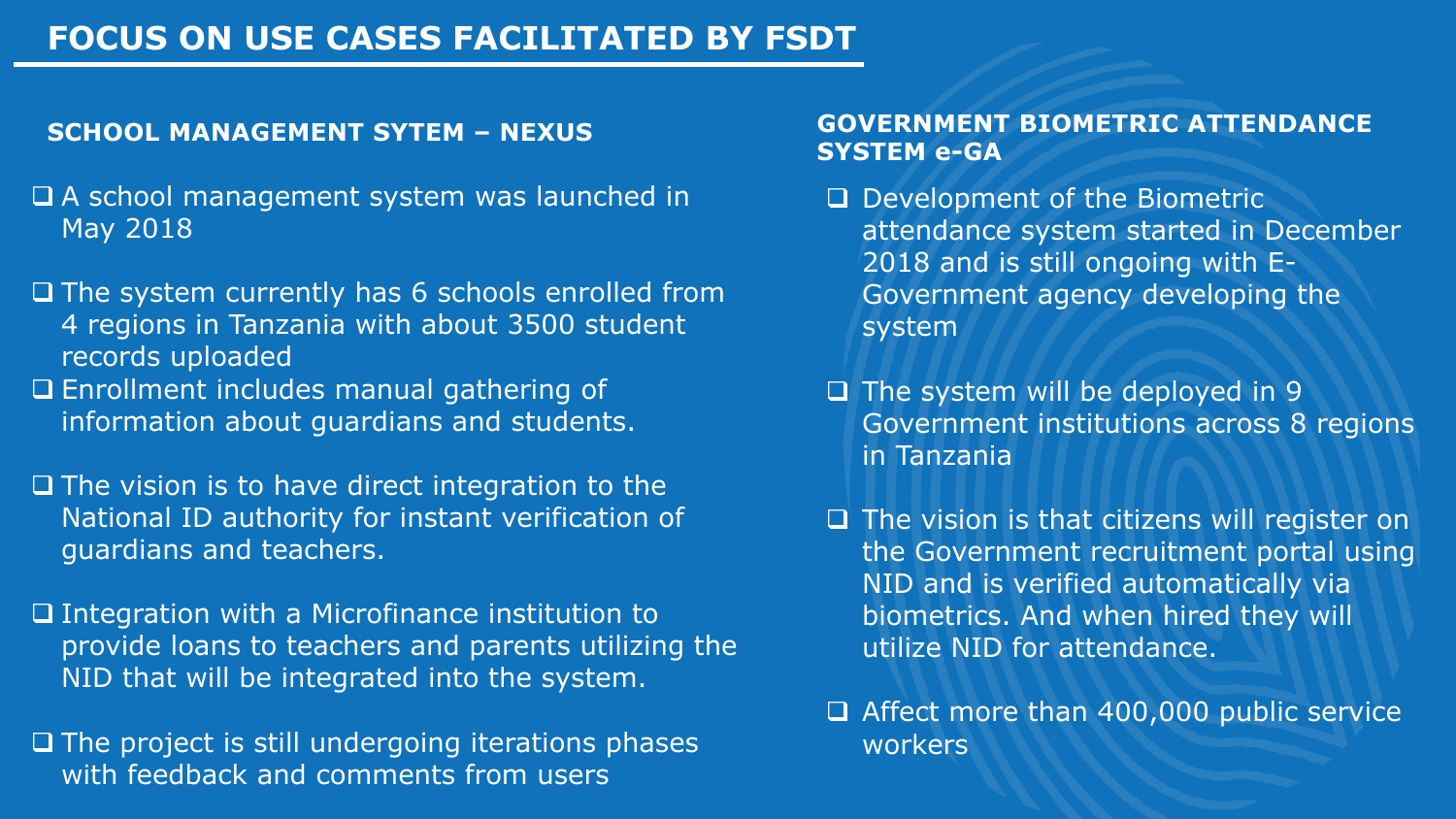## **GOVERNMENT BIOMETRIC ATTENDANCE SYSTEM e-GA**

We intend to utilize e-GA as a catalyst to drive the usage and importance of unique ID (NID). Given the position and capabilities of e-GA we believe they are best suited for this task as they have same objectives as FSDT and will ensure we demonstrate the power of digital ID

BAS- Uses NID as a Primary **Requirement** HCMIS-NID be a **Primary** Requireme nt to earn **Salary** PSRS- NID be a Primary Requirement integration NIDA DB **Government Biometric** attendance System is a tool to biometrics and the enhance National ID usage in the Public Service The system will be integrated with National ID **Governments** internal Human resources system (HCMIS)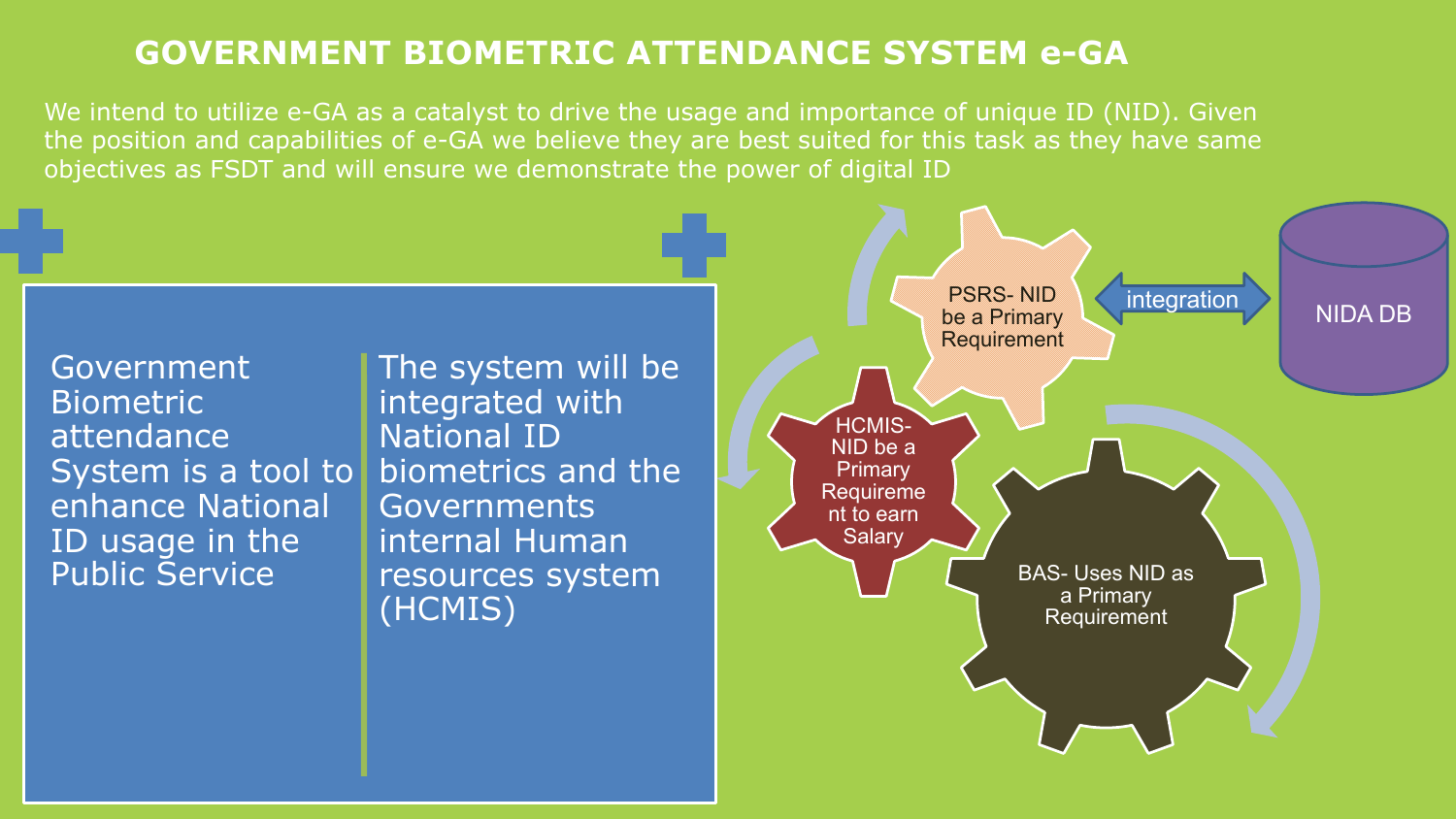## **SCHOOL MANAGEMENT SYSTEM – NEXUS**

Nexus represents a powerful shift in the way education is delivered and received. It's a direct communication between parents and that involves payment processing for school fees through the system and credit facilities utilizing the NID. NID will be integrated into Nexus during registration ensuring that parents and teachers gain easier, quicker and greater access to credit

With all digital public services, confirming identity and enabling secure access is critical.

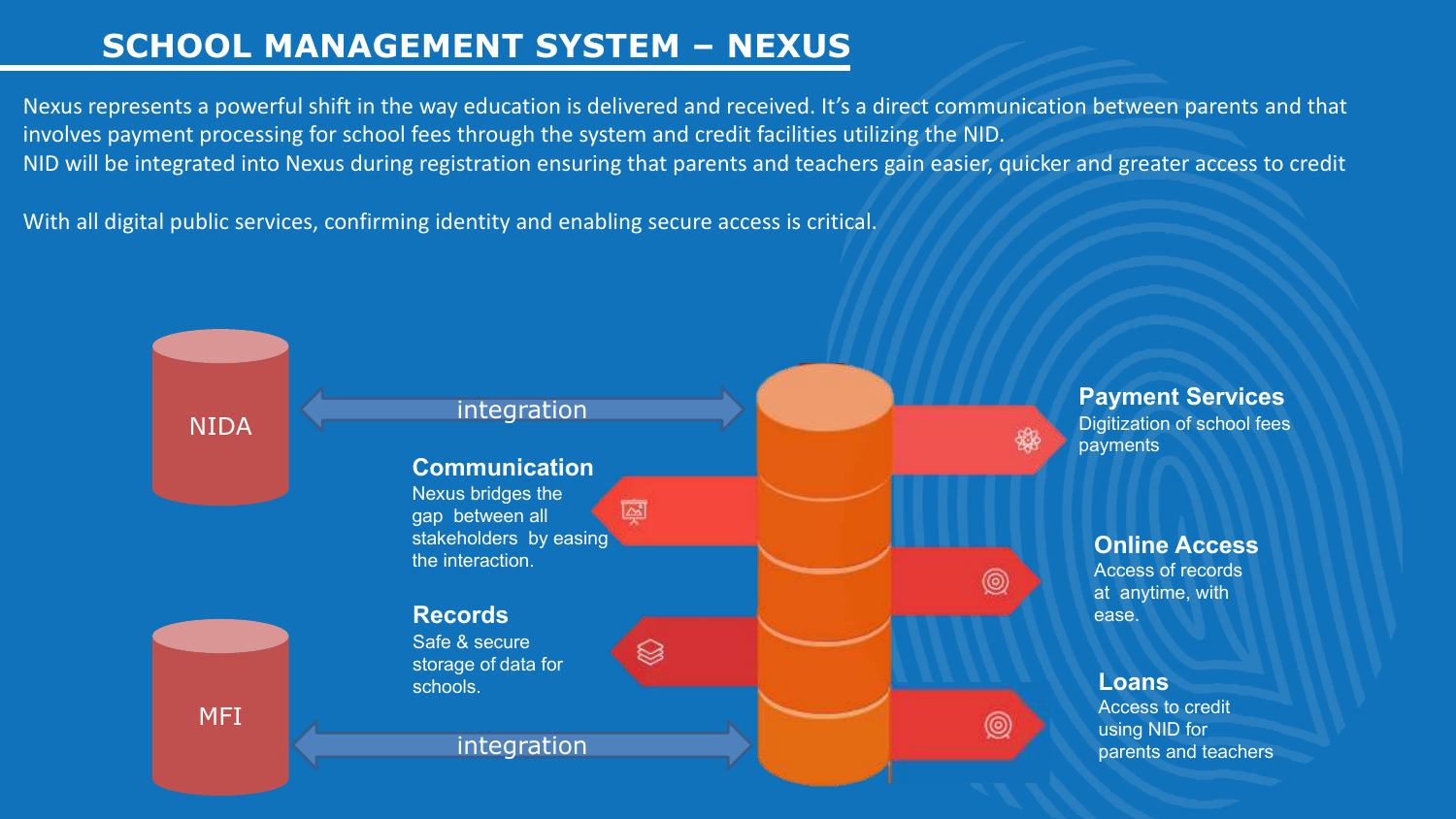## **LESSONS LEARNT AS A MARKET FACILITATOR**

## Leverage low hanging use cases and incentives

Involve key stakeholders so as to ensure the country is driving a shared vision

Government buy in is key in ensuring success in rolling out National ID to all.